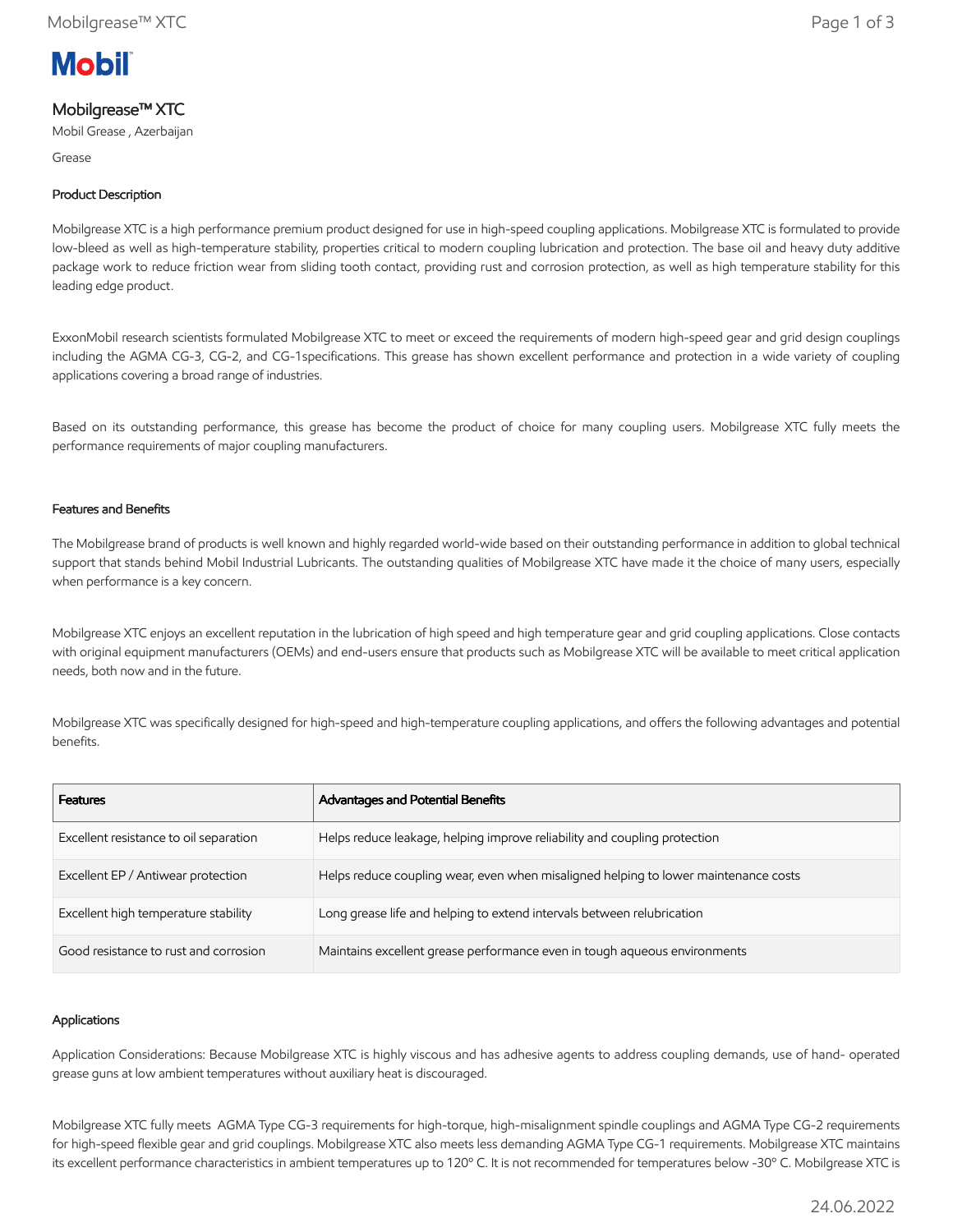## Mobilgrease™ XTC Page 2 of 3

- Grid-type flexible couplings
- Gear-type flexible couplings

### Specifications and Approvals

| This product meets or exceeds the requirements of: |  |
|----------------------------------------------------|--|
| AGMA CG-1                                          |  |
| AGMA CG-2                                          |  |
| AGMA CG-3                                          |  |

### Properties and Specifications

| Property                                                               |                   |
|------------------------------------------------------------------------|-------------------|
| Grade                                                                  | NLGI <sub>1</sub> |
| Thickener Type                                                         | Lithium           |
| Copper Strip Corrosion, 24 h, 100 C, Rating, ASTM D4048                | 1A                |
| Timken OK Load, lb, ASTM D2509                                         | 50                |
| Corrosion Preventive Properties, Rating, ASTM D1743                    | Pass              |
| Centrifugal Oil Separation, High G Force, 24 h, 50 C, vol%, ASTM D4425 | 1                 |
| Four-Ball Wear Test, Scar Diameter, mm, ASTM D2266                     | 0.43              |
| Color, Visual                                                          | Dark Brown        |
| Penetration, Change from 60X to 10,000X, %, ASTM D217                  | 20                |
| Oxidation Stability, Pressure Drop, 100 h, kPa, ASTM D942              | 41                |
| Four-Ball Extreme Pressure Test, Weld Point, kgf, ASTM D2596           | 400               |
| Dropping Point, °C, ASTM D2265                                         | 279               |
| Penetration, 60X, 0.1 mm, ASTM D217                                    | 325               |
| Viscosity @ 40 C, Base Oil, mm2/s, ASTM D445                           | 680               |

### Health and safety

Health and Safety recommendations for this product can be found on the Material Safety Data Sheet (MSDS) @ [http://www.msds.exxonmobil.com/psims](http://www.msds.exxonmobil.com/psims/psims.aspx) /psims.aspx

All trademarks used herein are trademarks or registered trademarks of Exxon Mobil Corporation or one of its subsidiaries unless indicated otherwise.

05-2022